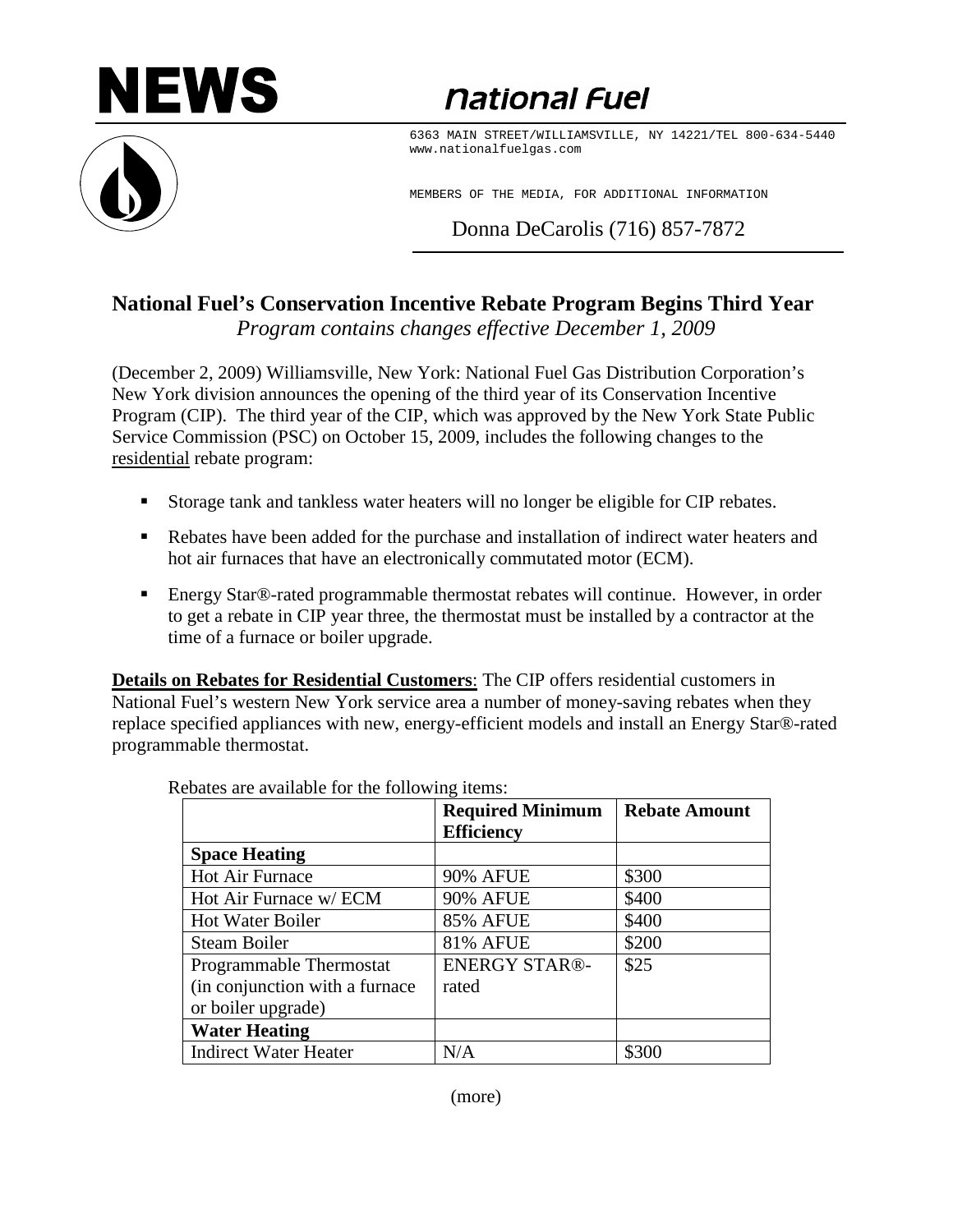## **National Fuel CIP Year 3 Rebates December 2, 2009 Page 2**

(AFUE) – Annual Fuel Utilization Efficiency is the most widely used measure of a furnace's heating efficiency. It measures the amount of heat actually delivered to a house compared to the amount of fuel that must supply the furnace.

**Please Note:** Some requirements apply, visit www.NationalFuelForThought.com to learn more.

**The residential rebates for years one and two of the CIP are available for qualifying equipment installed between November 1, 2007, and November 30, 2009. Equipment purchased and installed on December 1, 2009, or after, must be eligible based on the chart listed on page one in order to qualify for a rebate.**

**Details on Rebates for Non-Residential Customers**: Rebates are available for small, nonresidential customers whose facilities use less than 12,000 Mcf (thousand cubic feet) of natural gas per year for upgrading to more energy-efficient equipment. These customers can choose from one of two rebate options:

- 1. **Fixed (Pre-Qualified) Rebate** Fixed rebates available on pre-qualified equipment. The list below summarizes the types of equipment and rebates associated with upgrades to those items that are now being offered as part of the CIP.
- 2. **Customized (Performance-Based) Rebate** Rebates are determined on a case-by-case basis, based on the results of an energy-use analysis.

*Fixed* rebate requirements for select natural gas appliances include:

| Equipment            |                 | <b>Minimum Required Efficiency</b> |                            | <b>Rebate</b>       |                  |
|----------------------|-----------------|------------------------------------|----------------------------|---------------------|------------------|
| <b>Space Heating</b> |                 | $(<300$ kBtuh)                     | $(300-499 \text{ kB}$ tuh) | $(500-1,000$ kBtuh) | $(>1,000$ kBtuh) |
| Hot air furnace      | <b>90% AFUE</b> | \$500                              | N/A                        | N/A                 | N/A              |
| Hot water boiler     | <b>85% AFUE</b> | \$600                              | \$750                      | \$1,500             | \$2,500          |
|                      | <b>90% AFUE</b> | \$1,000                            | \$1,500                    | \$2,500             | \$3,500          |
| Steam boiler         | <b>81% AFUE</b> | \$600                              | $(\$2/kBtuh)$              | (\$2/kBtuh)         | $(\$2/kBtuh)$    |
|                      |                 |                                    | \$600-\$1,000              | $$1,000 - $2,000$   | $$2,000+$        |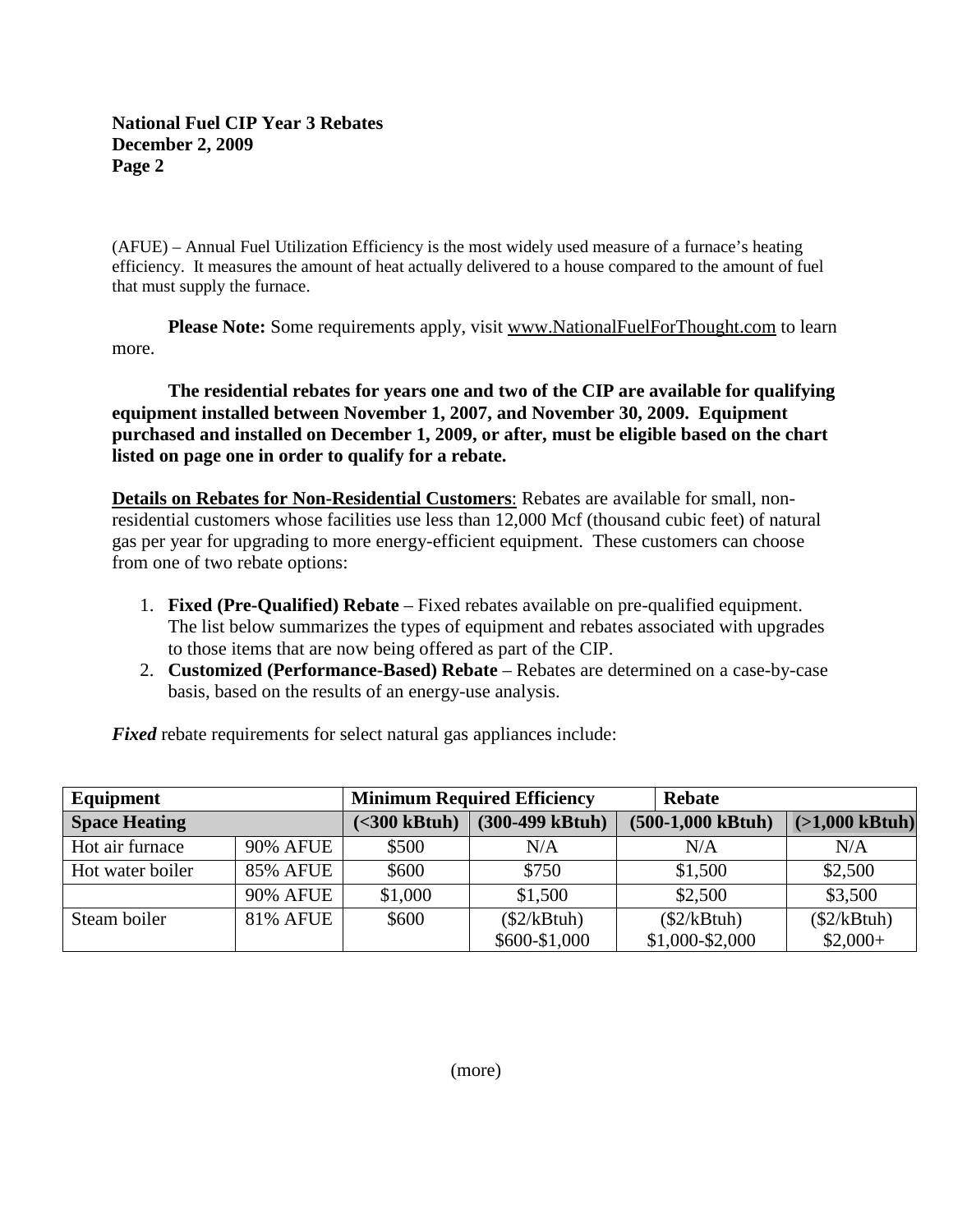## **National Fuel CIP Year 3 Rebates December 2, 2009 Page 3**

| Equipment                        | <b>Minimum Required Efficiency</b> | <b>Rebate</b> |  |
|----------------------------------|------------------------------------|---------------|--|
| <b>Space Heating</b>             |                                    |               |  |
| Unit Heater                      | <b>90% AFUE</b>                    | \$1,000       |  |
| Low Intensity Infrared Heater    | N/A                                | \$500         |  |
| Programmable Thermostat          | Energy Star®-rated                 | \$25          |  |
| <b>Water Heating</b>             |                                    |               |  |
| <b>Storage Tank Water Heater</b> | $0.61$ EF                          | \$150         |  |
| <b>Tankless Water Heater</b>     | 0.78 EF                            | \$350         |  |
| Cooking                          |                                    |               |  |
| Fryer                            | Energy Star®-rated                 | \$750         |  |
| <b>Broiler</b>                   | <b>30% AFUE</b>                    | \$500         |  |
| <b>Convection Oven</b>           | <b>40% AFUE</b>                    | \$500         |  |
| <b>Combination Oven</b>          | <b>40% AFUE</b>                    | \$750         |  |
| <b>Steamer</b>                   | Energy Star®-rated                 | \$750         |  |
| Griddle                          | <b>45% AFUE</b>                    | \$500         |  |

*Continued - Fixed* rebate requirements for select natural gas appliances include:

*(AFUE) Annual Fuel Utilization Efficiency (EF) Energy Factor (kBtuh) 1,000 Btu per hour*

The CIP continues to include a non-residential rebate offer for customers whose facilities use less than 12,000 Mcf (thousand cubic feet) of natural gas per year that is not based on a fixed rebate schedule. This program feature is being implemented in partnership with the New York State Energy Research and Development Authority (NYSERDA), through its Existing Facilities Program. For these customers, *customized* rebates will be based upon the installed cost for the new equipment and the amount of savings it will generate. As much as 50 percent of the incremental equipment and installation costs, up to \$25,000 per project, will be offered. Small, non-residential customers interested in customized rebates should call 1-866-NYSERDA, or 1-866-697-3732 to learn more.

**Please Note:** Some requirements apply to both components of the non-residential rebates available, visit www.NationalFuelForThought.com to learn more.

The CIP also includes a Savings Card program. The Savings Card program offers discounts from National Fuel's energy partners on services and materials related to energy use and energy conservation. Discounts are being offered on items like furnace filters, weatherization items, services like furnace cleaning and tune-ups and new appliances.